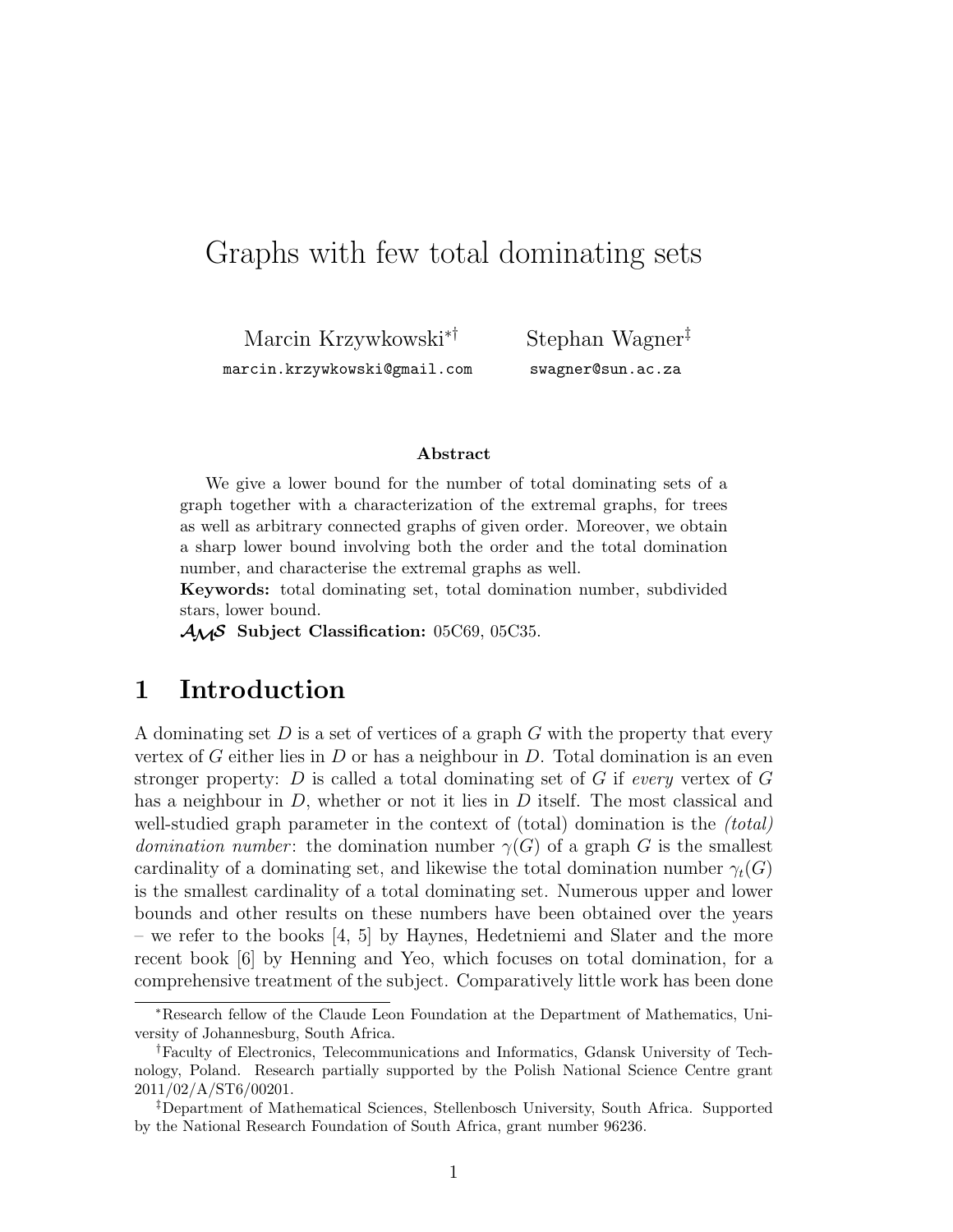on the number of (total) dominating sets. These two belong to the class of graph parameters based on counting subsets with specific properties; other well-studied examples are the number of independent sets and the number of matchings—see [10] for a recent survey including these and other examples.

As for the number  $\partial(G)$  of dominating sets of a graph G, one has the trivial bounds

 $1 \leq \partial(G) \leq 2^n - 1$ ,

with equality for the empty and complete graphs respectively. Bród and Skupień [1] studied the number of dominating sets in trees. The maximum of  $2^{n-1} + 1$ for trees with *n* vertices is attained only by the star (except for the cases  $n = 4$ and  $n = 5$ , when the path also attains the maximum). The lower bound, on the other hand, is not only more complicated—the trees attaining it are no longer unique. We will observe a similar phenomenon for total domination in this paper. As shown in [11], the lower bound for trees is also sharp for arbitrary connected graphs and even graphs without isolated vertices. See also the recent paper by Skupien  $[9]$ . For trees, similar results can also be found for the number of efficient dominating sets, minimal dominating sets and minimal 2-dominating sets (see  $[2, 7, 8]$  – in these cases, the maximum is more interesting, though.

The focus of this paper is the number of total dominating sets of a graph, which we will denote by  $\partial_t(G)$ . We have similarly trivial bounds:

$$
0 \le \partial_t(G) \le 2^n - n - 1,
$$

with equality for a graph with at least one isolated vertex and the complete graph respectively. For trees, the upper bound is still quite simple, but it already illustrates some of our main ideas:

Proposition 1 We have

$$
\partial_t(T) \le 2^{n-1} - 1
$$

for every tree  $T$  with n vertices, with equality only for the star.

**Proof.** The statement is trivial for  $n = 1$  and  $n = 2$ , so let us assume that  $n \geq 3$ . Every tree  $T$  with at least three vertices has two or more leaves, thus at least one vertex adjacent to a leaf (we will call such a vertex a support vertex); we denote this vertex by  $v$ . This vertex  $v$  has to be part of every total dominating set. This leaves us with only  $2^{n-1}$  possible sets, of which  $\{v\}$  is clearly not a total dominating set (*v* is not dominated). Thus  $\partial_t(T) \leq 2^{n-1} - 1$ , and equality can only hold if  $v$  is the only vertex adjacent to a leaf. This only holds for the star.

Just as for the number of dominating sets, the lower bound is more interesting. In the following section, we will show that the minimum number of total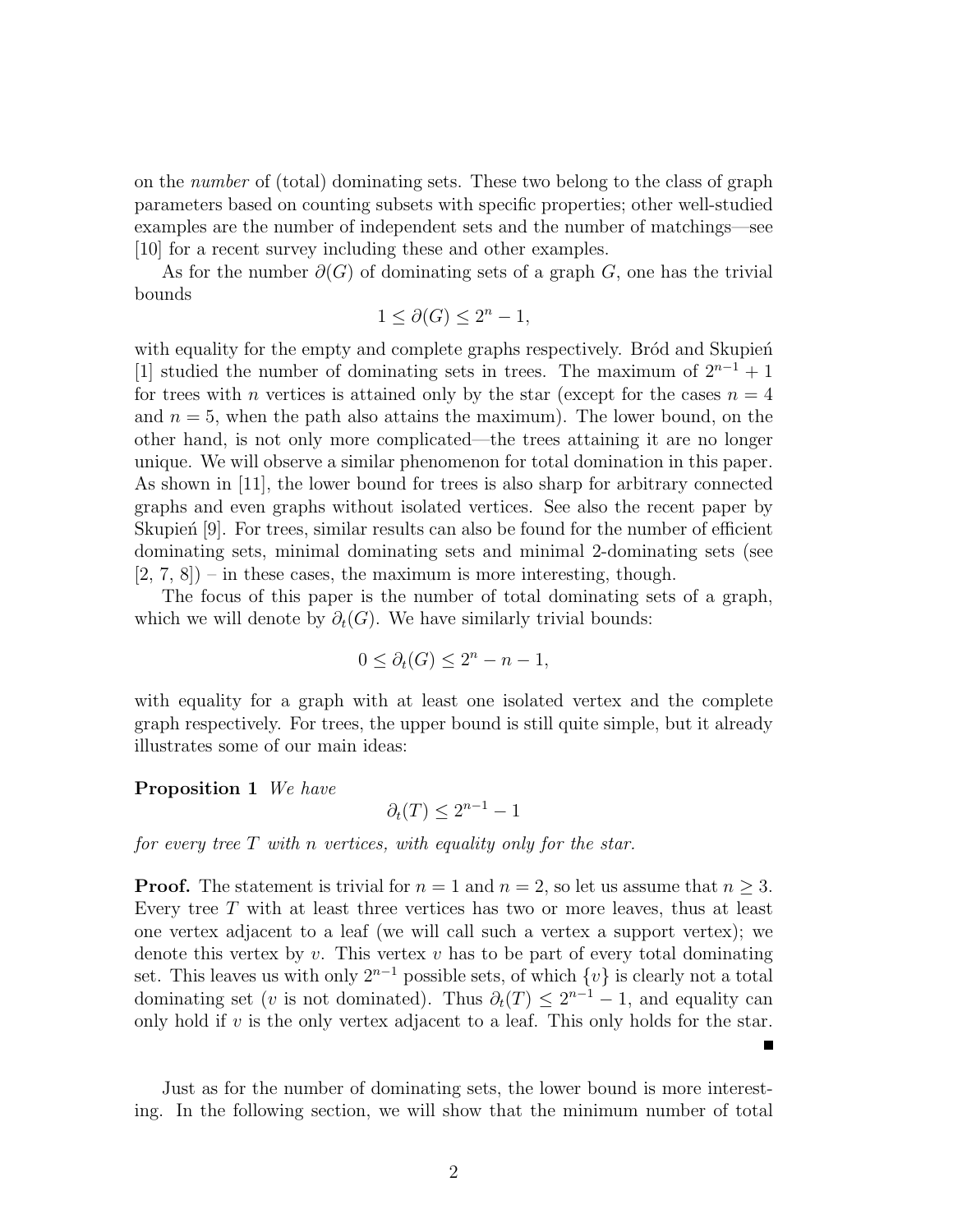dominating sets of a tree (connected graph, or even arbitrary graph without components of order 1 or 2) with *n* vertices is of order  $\Theta(9^{n/7})$ . A precise bound, along with the characterisation of the extremal graphs, is given in Theorems 5, 7 and 8. In Theorems 16 and 18, we obtain a sharp lower bound for  $\partial_t(G)$  that takes the total dominating number into account as well. See Section 3 for details.

### 2 The general lower bound

In this section, we determine the minimum number of total dominating sets of a connected graph with n vertices for arbitrary n. In fact, we will show that the lower bound we obtain remains valid for disconnected graphs as long as we exclude trivial components of one vertex (for which there is no total dominating set) or two vertices (for which the only total dominating set consists of both vertices).

It turns out to be advantageous to prove the lower bound for trees first (Theorem 5), and to generalise it to connected graphs (Theorem 7) and arbitrary graphs (Theorem 8) later. Leaves and support vertices will play an important role: we call a vertex with only a single neighbour a leaf, even if the graph is not a tree. The unique neighbour of a leaf is called a support vertex. The trivial observation that every support vertex has to be contained in every total dominating set of a graph will become very useful in the following.

As we will see, the extremal graphs are obtained as unions of *subdivided stars*: the subdivided star  $S(K_{1,r})$  is obtained from a star  $K_{1,r}$  with r leaves by subdividing each edge into two edges (thus introducing an additional vertex on each edge).

Let us now begin our discussion by considering trees. We will write  $m_n =$  $\min\{\partial_t(T): |T|=n\}$  for the minimum number of total dominating sets of a tree with n vertices, and  $\mathcal{T}_n = \{T : |T| = n, \partial_t(T) = m_n\}$  for the set of all trees that attains this minimum. We start with a very useful lemma on merging trees.

**Lemma 2** Let  $T_1$  and  $T_2$  be two trees and  $v_1, v_2$  vertices of  $T_1$  and  $T_2$  respectively. Consider the tree T obtained by adding the edge  $v_1v_2$  to the union  $T_1 \cup T_2$ . We have

$$
\partial_t(T) \ge \partial_t(T_1) \partial_t(T_2),
$$

and equality holds if and only if  $v_1$  and  $v_2$  are at distance 2 from a leaf in  $T_1$  and  $T_2$ , respectively.

**Proof.** Obviously, every total dominating set of  $T_1 \cup T_2$  is also a total dominating set of T, which readily proves the inequality: note that  $\partial_t(T_1 \cup T_2) = \partial_t(T_1)\partial_t(T_2)$ , since every total dominating set of  $T_1 \cup T_2$  is the union of a total dominating set of  $T_1$  and a total dominating set of  $T_2$ , and vice versa. It remains to determine the cases of equality.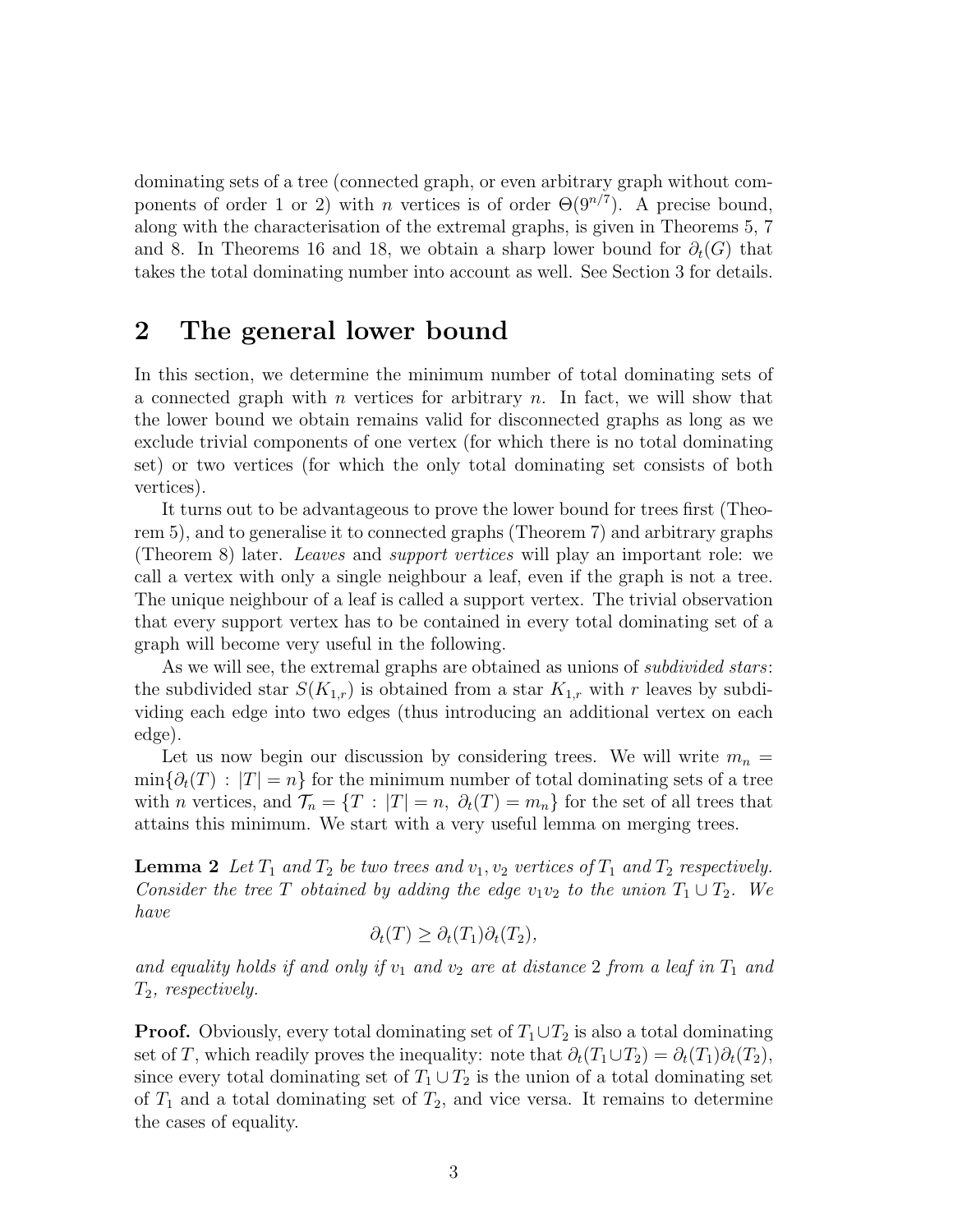Assume first that both  $v_1$  and  $v_2$  have the required property. Consider any total dominating set  $D$  of  $T$ , and assume that its restriction to  $T_1$  is not total dominating. The only reason this could happen is that  $v_1$  is dominated by  $v_2$ in T, but not by any other neighbour. One of these neighbours, however, is a support vertex in  $T_1$  by our assumption. If this support vertex is not present in D, then its leaf neighbour is not dominated, and we reach a contradiction. Thus the only total dominating sets of T are obtained as unions of total dominating sets of  $T_1$  and  $T_2$ .

Now suppose, for instance, that there is no leaf in  $T_1$  whose distance to  $v_1$  is 2. Then none of  $v_1$ 's neighbours in  $T_1$  is a support vertex in T. It is easy to verify in this case that  $D = T \setminus N_{T_1}(v_1)$  (i.e., all vertices of T except for  $v_1$ 's neighbours in  $T_1$ ) is a total dominating set of T, but the restriction of D to  $T_1$  is clearly not (v<sub>1</sub> is not dominated). Thus  $\partial_t(T) > \partial_t(T_1)\partial_t(T_2)$  in this case, and by symmetry the same argument applies to  $v_2$ .

The next lemma already gives a recursive characterisation of trees in  $\mathcal{T}_n$ , i.e. trees that attain the minimum number of total dominating sets.

**Lemma 3** Suppose that  $T \in \mathcal{T}_n$  for some integer  $n \geq 3$ . Then one of the following holds:

- T is a subdivided star  $S(K_{1,(n-1)/2})$ . This is only possible if n is odd.
- T is a subdivided star  $S(K_{1,n/2})$  with one leaf removed, i.e.,  $T = S(K_{1,n/2}) \setminus$  $\{v\}$  for some leaf v of  $S(K_{1,n/2})$ . This is only possible if n is even.
- For some edge  $e = v_1v_2$  of T, the two components  $T_1$  and  $T_2$  of  $T \setminus \{e\}$ (indices chosen such that  $v_1 \in T_1$ ,  $v_2 \in T_2$ ) satisfy  $T_1 \in \mathcal{T}_k$ ,  $T_2 \in \mathcal{T}_{n-k}$ for some  $k \in \{3, 4, \ldots, n-3\}$ , and there exist leaves  $u_1, u_2$  in  $T_1$  and  $T_2$ respectively such that the distance between  $u_i$  and  $v_i$  in  $T_i$  is 2.

**Proof.** Suppose first that there exists an edge e with the property that the two components of  $T \setminus \{e\}$ , which we call  $T_1$  and  $T_2$ , both contain at least three vertices. Let k be the number of vertices of  $T_1$  (so that  $n - k$  is the number of vertices of  $T_2$ ). By Lemma 2, we have

$$
\partial_t(T) \ge \partial_t(T_1 \cup T_2) = \partial_t(T_1)\partial_t(T_2) \ge m_k m_{n-k}.\tag{1}
$$

On the other hand, if we take any two trees  $S_1 \in \mathcal{T}_k$  and  $S_2 \in T_{n-k}$  and select two vertices  $u_1 \in S_1$  and  $u_2 \in S_2$  such that they are both at distance 2 from some leaf (this is possible for any tree of order at least 3, see also the proof of Lemma 14 later), then the tree S obtained from  $S_1 \cup S_2$  by adding the edge  $u_1u_2$ satisfies  $\partial_t(S) = \partial_t(S_1)\partial_t(S_2) = m_k m_{n-k}$  by Lemma 2.

Since we know now that equality can hold in (1), it has to hold for every tree  $T \in \mathcal{T}_n$ , i.e., every tree that attains the minimum. Then it is clear that  $T_1 \in \mathcal{T}_k$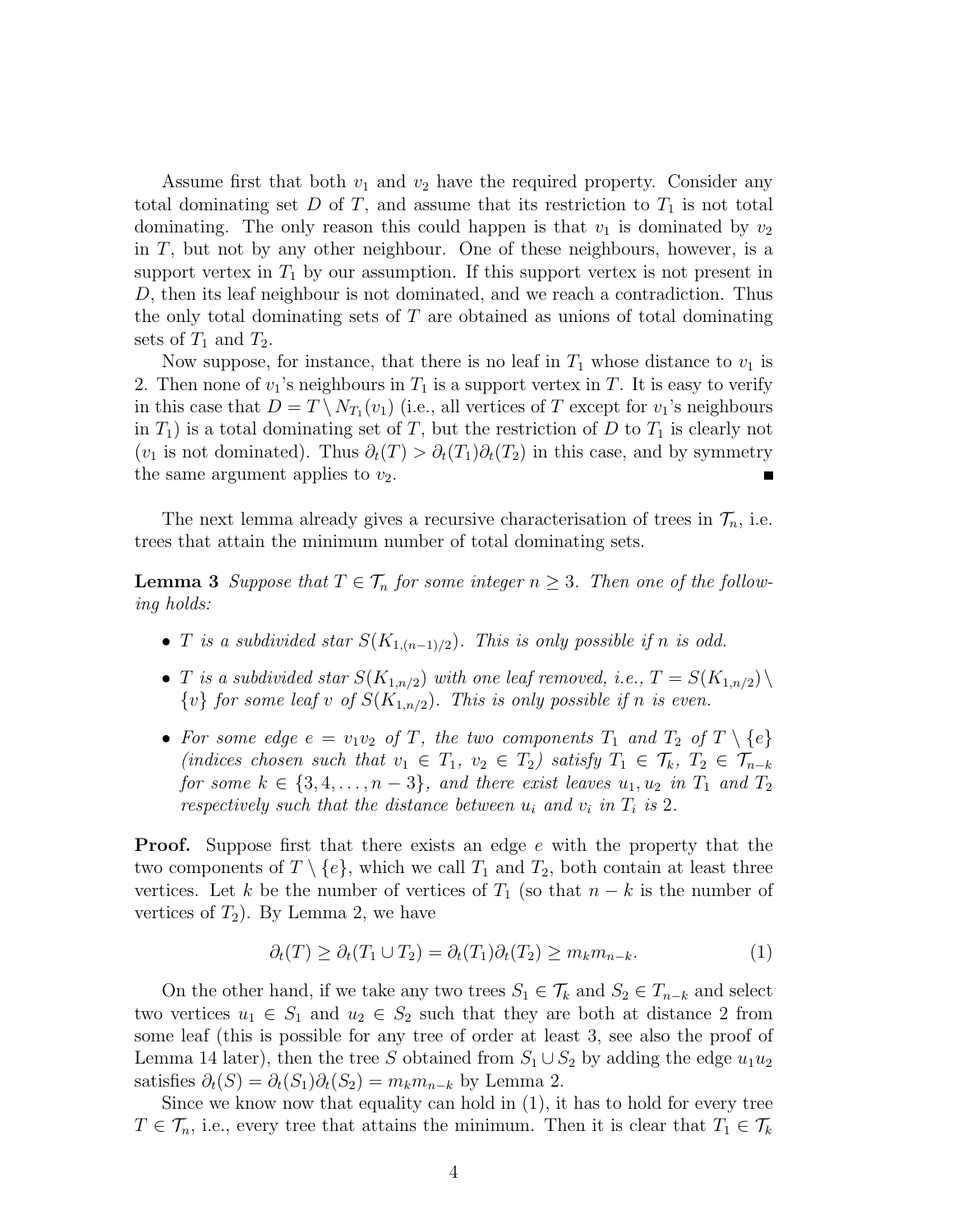and  $T_2 \in \mathcal{T}_{n-k}$ , and again by Lemma 2, the ends of e both have distance 2 from some leaf in their respective components.

We are left with the possibility that no such edge e exists. This is impossible if the diameter of  $T$  is at least 5, since then the middle edge of a diameter (one of the two middle edges if the length is even) would have the desired property. Let us consider the remaining cases:

- If the diameter is 2, then T is a star, and  $\partial_t(T) = 2^{n-1} 1$ .
- If the diameter is 3, then  $\partial_t(T) = 2^{n-2}$ .
- If the diameter is 4, then we are dealing with a star with some subdivided edges (for all other trees of diameter 4, there exists an edge e as desired). Let k be the number of non-subdivided edges and  $\ell$  the number of subdivided edges, so that  $k + 2\ell + 1 = n$ . We have  $\partial_t(T) = 2^{k+\ell}$  if  $k \neq 0$  and  $\partial_t(T) = 2^{\ell} + 1$  if  $k = 0$ .

The minimum is achieved for either  $k = 0$  or  $k = 1$  in the last case, depending on whether  $n$  is odd or even, and the trees achieving the minimum are as described in the statement of the lemma (for  $n = 3$  or  $n = 4$ , the diameter is less than 4, but the statement remains true). The respective minima are  $2^{n/2}$  (*n* even) and  $2^{(n-1)/2}+1$  (*n* odd).  $\blacksquare$ 

Corollary 4 Set  $s(n) = 2^{n/2}$  if n is even and  $s(n) = 2^{(n-1)/2} + 1$  if n is odd. From Lemma 3, we immediately obtain the following recursive characterization of  $m_n$ :

$$
m_n = \min\Big( \{ s(n) \} \cup \{ m_k m_{n-k} \, : \, 3 \le k \le n-3 \} \Big).
$$

This corollary enables us to determine  $m_n$  algorithmically for small values of n, and a pattern readily emerges. The following theorem characterizes  $m_n$  almost completely (with only finitely many exceptions):

**Theorem 5** Define  $c_k$  by the following table:

c<sup>0</sup> c<sup>1</sup> c<sup>2</sup> c<sup>3</sup> c<sup>4</sup> c<sup>5</sup> c<sup>6</sup> 1 17<sup>4</sup>/9 <sup>5</sup> 17/9 17<sup>5</sup>/9 <sup>6</sup> 17<sup>2</sup>/9 <sup>2</sup> 5 17<sup>3</sup>/9 3

For every tree T with n vertices, we have  $\partial_t(T) \geq c_k \cdot 9^{\lfloor n/7 \rfloor}$ , where  $k \equiv n \mod 7$ . Equality holds if and only if  $T$  is constructed as follows:

- If  $n \equiv 0 \mod 7$ , then T has to be the union of  $\frac{n}{7}$  copies of the subdivided star  $S(K_{1,3})$ , whose centres are connected to form a tree in an arbitrary way.
- If  $n \equiv 1 \mod 7$ , then T has to be the union of  $\frac{n-36}{7}$  copies of the subdivided star  $S(K_{1,3})$  and four copies of the subdivided star  $S(K_{1,4})$ , connected in the same way as in the first case,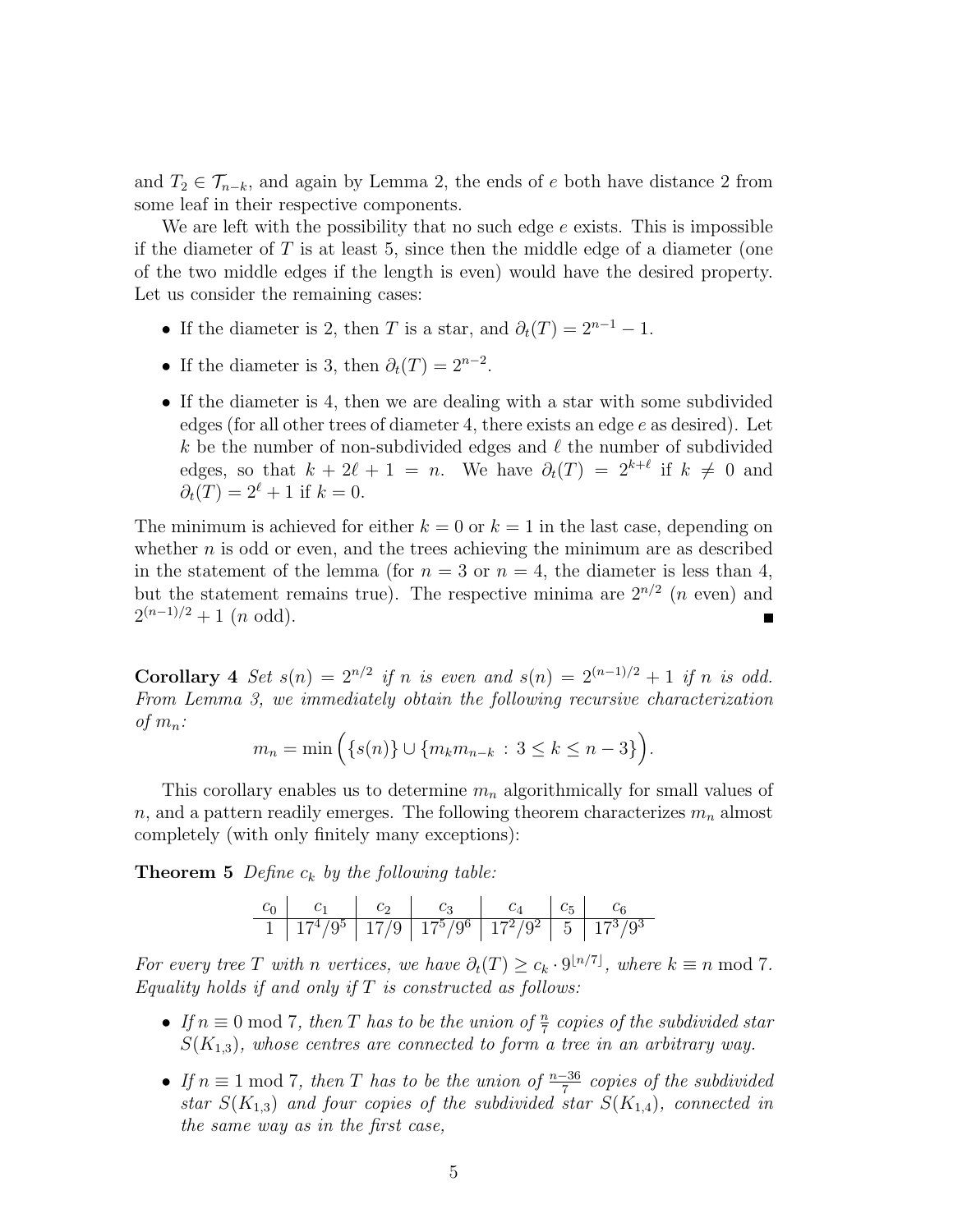- If  $n \equiv 2 \mod 7$ , then T has to be the union of  $\frac{n-9}{7}$  copies of the subdivided star  $S(K_{1,3})$  and one copy of the subdivided star  $S(K_{1,4})$ , connected in the same way as in the first case,
- If  $n \equiv 3 \mod 7$ , then T has to be the union of  $\frac{n-45}{7}$  copies of the subdivided star  $S(K_{1,3})$  and five copies of the subdivided star  $S(K_{1,4})$ , connected in the same way as in the first case,
- If  $n \equiv 4 \mod 7$ , then T has to be the union of  $\frac{n-18}{7}$  copies of the subdivided star  $S(K_{1,3})$  and two copies of the subdivided star  $S(K_{1,4})$ , connected in the same way as in the first case,
- If  $n \equiv 5 \mod 7$ , then T has to be the union of  $\frac{n-5}{7}$  copies of the subdivided star  $S(K_{1,3})$  and one copy of the subdivided star  $S(K_{1,2})$ , connected in the same way as in the first case,
- If  $n \equiv 6 \mod 7$ , then T has to be the union of  $\frac{n-27}{7}$  copies of the subdivided star  $S(K_{1,3})$  and three copies of the subdivided star  $S(K_{1,4})$ , connected in the same way as in the first case.

In particular,  $m_n = c_k \cdot 9^{\lfloor n/7 \rfloor}$  (where  $k \equiv n \mod 7$ ) for all  $n \geq 39$ . See Figure 1 for an example of a tree T with 39 vertices that satisfies  $\partial_t(T) = m_{39}$ .

**Proof.** We prove the result by induction on n. The claim is easily verified directly for small values of n, say up to  $n = 10$ . It is also easy to see that equality holds in all cases that are listed, making use of Lemma 2 and the fact that  $\partial_t(S(K_{1,r})) = 2^r + 1$ . Note also that  $2^{n/2} \ge 2^{(n-1)/2} + 1 > c_k \cdot 9^{\lfloor n/7 \rfloor}$  for all  $n \geq 10$ , so the first two cases of Lemma 3 do not apply for  $n \geq 10$ . This means that  $m_n = m_k m_{n-k}$  for some k.

Suppose that  $k \equiv i \mod 7$  and  $n - k \equiv j \mod 7$   $(0 \le i, j \le 6)$ . There are two possibilities:

• If  $i + j < 7$ , then one checks first that  $c_i c_j \geq c_{i+j}$ , so that

$$
m_n = m_k m_{n-k} \ge c_i 9^{\lfloor k/7 \rfloor} \cdot c_j 9^{\lfloor (n-k)/7 \rfloor} = c_i c_j 9^{\lfloor n/7 \rfloor} \ge c_{i+j} 9^{\lfloor n/7 \rfloor},
$$

which proves the desired inequality. Equality holds for  $(i, j) \in \{(0, r) : 0 \leq j \leq r\}$  $r < 6$ }  $\cup$  { $(r, 0) : 0 < r < 6$ }  $\cup$  { $(1, 2), (2, 1), (2, 2), (2, 4), (4, 2)$ }. In each case, the induction hypothesis, combined with Lemma 2, shows that  $T$  has to have the form described in the statement of the theorem for equality to hold.

• If  $i + j \geq 7$ , then one checks first that  $c_i c_j \geq 9c_{i+j-7}$ , so that

$$
m_n = m_k m_{n-k} \ge c_i 9^{\lfloor k/7 \rfloor} \cdot c_j 9^{\lfloor (n-k)/7 \rfloor} = c_i c_j 9^{\lfloor n/7 \rfloor - 1} \ge c_{i+j-7} 9^{\lfloor n/7 \rfloor},
$$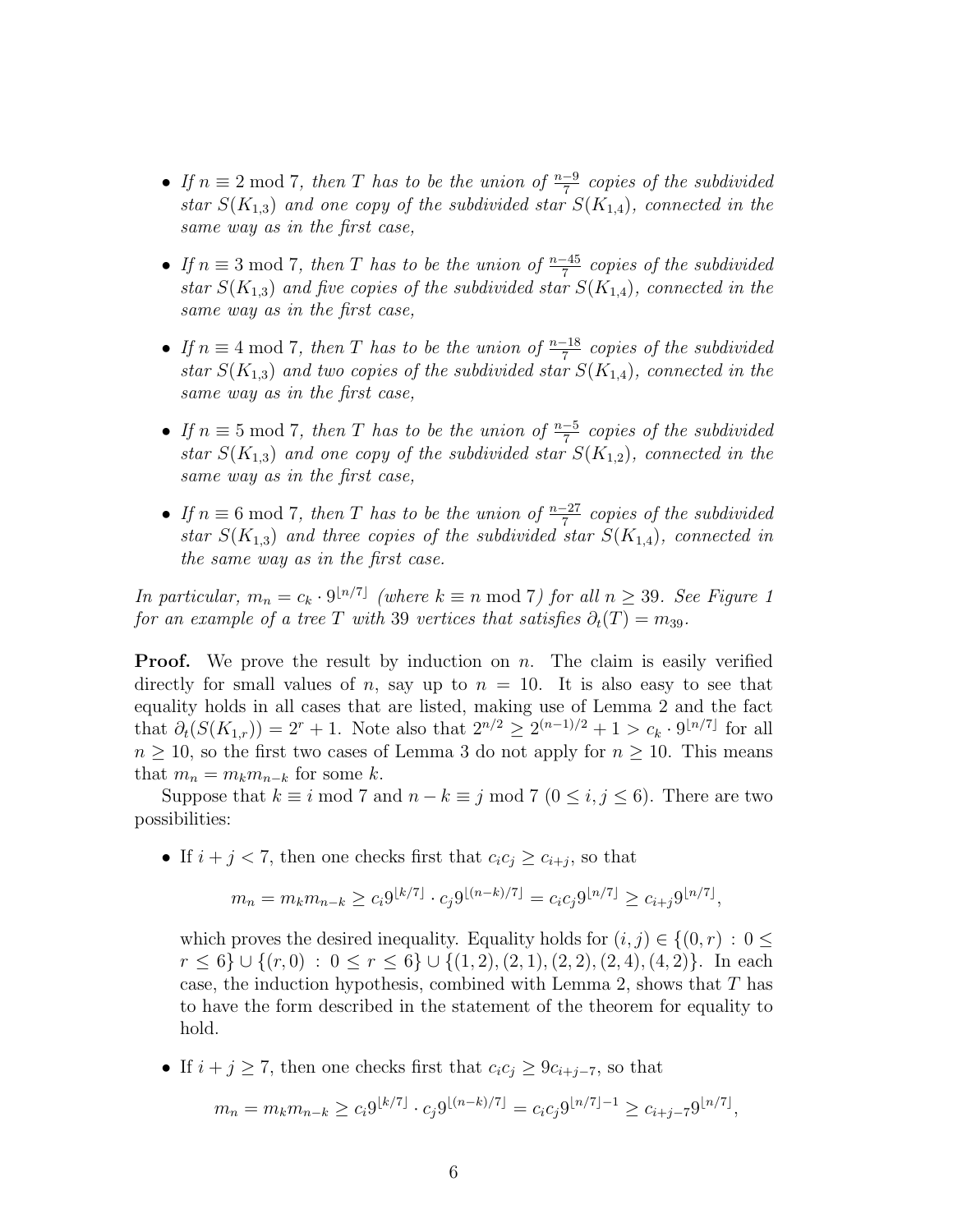which proves the desired inequality again. Equality holds for  $(i, j) \in$  $\{(2, 6), (6, 2), (4, 4), (4, 6), (6, 4)\}.$  In each case, the induction hypothesis, combined with Lemma 2, shows that  $T$  has to have the form described in the statement of the theorem for equality to hold.



Figure 1: A tree with 39 vertices that attains the minimum  $m_{39}$ . The centres of the subdivided stars are indicated by squares.

**Remark 6** The only values of n for which  $m_n = c_k \cdot 9^{\lfloor n/7 \rfloor}$  ( $k \equiv n \mod 7$ ) does not hold are 1, 2, 3, 4, 6, 8, 10, 11, 13, 15, 17, 20, 22, 24, 29, 31, 38. In these cases, the values of  $m_n$  are given in the following table:

| $\,n$            |     |     |    |    |    |    |                                  |        |  |
|------------------|-----|-----|----|----|----|----|----------------------------------|--------|--|
| $m_n$            |     |     |    |    |    | 45 | 25                               |        |  |
| $\mathfrak{n}^-$ | 15  |     | 20 | 22 | 24 | 29 |                                  |        |  |
| $m_n$            | 125 | 225 |    |    |    |    | 561   1089   2025   9537   18225 | 162129 |  |

With the exceptions  $n = 1$ ,  $n = 2$ ,  $n = 4$  and  $n = 6$ , the trees that attain the bound  $m_n$  are either subdivided stars or obtained by gluing together several subdivided stars as in the statement of Theorem 5.

It is obvious that a spanning subgraph  $H$  of a graph  $G$  can have at most as many total dominating sets as  $G$  (since every total dominating set in  $H$  is automatically a total dominating set in  $G$ ). It turns out that equality can hold even if  $H \neq G$ . It is interesting to compare this to the situation for independent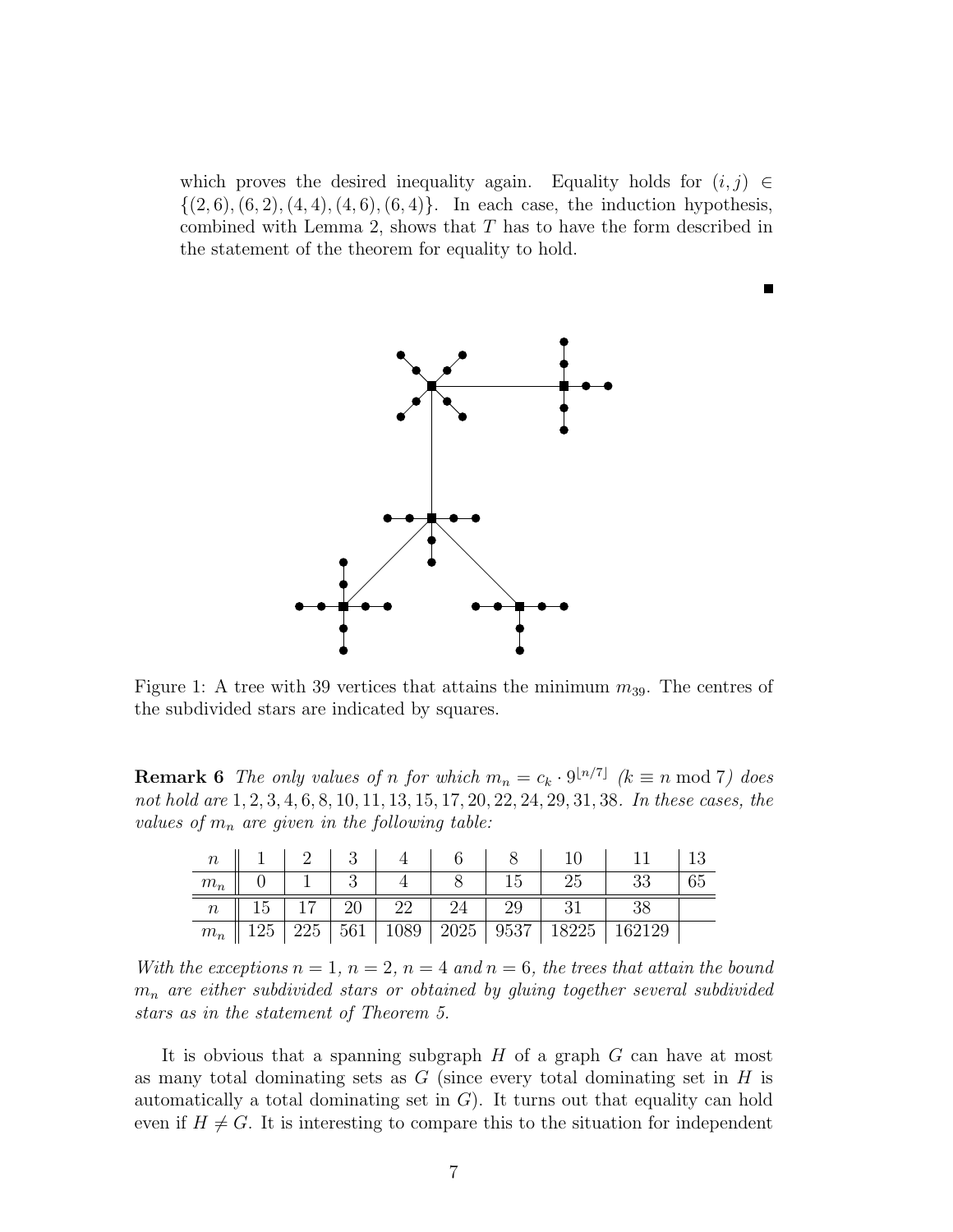sets: if H is a spanning subgraph of G and  $H \neq G$ , then H must always have strictly more independent sets than G. The following theorem characterizes all connected graphs that attain the lower bound for the number of total dominating sets:

**Theorem 7** Define  $c_k$  as in Theorem 5. For every connected graph G with  $n \geq 3$ vertices we have  $\partial_t(G) \geq c_k \cdot 9^{\lfloor n/7 \rfloor}$ , where  $k \equiv n \mod 7$ . Equality holds if and only if G is constructed in the same way as the trees in Theorem 5, except that the centres of the subdivided stars can form an arbitrary connected graph, see Figure 2 for an example

**Proof.** Since G has at least as many total dominating sets as any of its spanning trees  $T$ , the bound follows trivially from Theorem 5. Equality can only hold if T is one of the trees described in the statement of this lemma. It remains to determine when  $\partial_t(G) = \partial_t(T)$  can hold if T is such a tree.

Note that additional edges between the centres of subdivided stars do not increase the number of total dominating sets. Each centre of a subdivided star is adjacent to at least one support vertex, which has to be contained in every total dominating set. Therefore all the centres are always dominated automatically as well, which means that additional edges between centres are irrelevant.

However, no other edges can be added without increasing the number of total dominating sets. Suppose that there is an edge in G that is not an edge of T and that has a leaf v of T as one of its ends. Let w be the unique neighbour of v in T. The set  $V(G) \setminus \{w\}$  is a total dominating set of G, but not of T, so  $\partial_t(G) > \partial_t(T)$ , and equality cannot hold in the theorem.

Likewise, suppose that there is an edge in  $G$  that is not an edge of  $T$  and that has a support vertex v of T as one of its ends. Let  $w_1, w_2$  be the neighbours of v in T. The set  $V(G) \setminus \{w_1, w_2\}$  is a total dominating set of G, but not of T, so again  $\partial_t(G) > \partial_t(T)$ .

Interestingly enough, the lemma even remains true if disconnected graphs are allowed, as long as there are no isolated vertices and no components of order 2.

**Theorem 8** The lower bound in Theorem  $\gamma$  remains true if G is a graph whose components all have at least three vertices. Equality holds for the same graphs as in Theorem 5 and Theorem 7, except that the centres of the subdivided stars can induce an arbitrary graph.

**Proof.** We prove the result by induction on the number  $r$  of components of  $G$ . The case  $r = 1$  is already given by Theorem 7. For the induction step, note first that

$$
\partial_t(G) = \prod_{j=1}^k \partial_t(G_j)
$$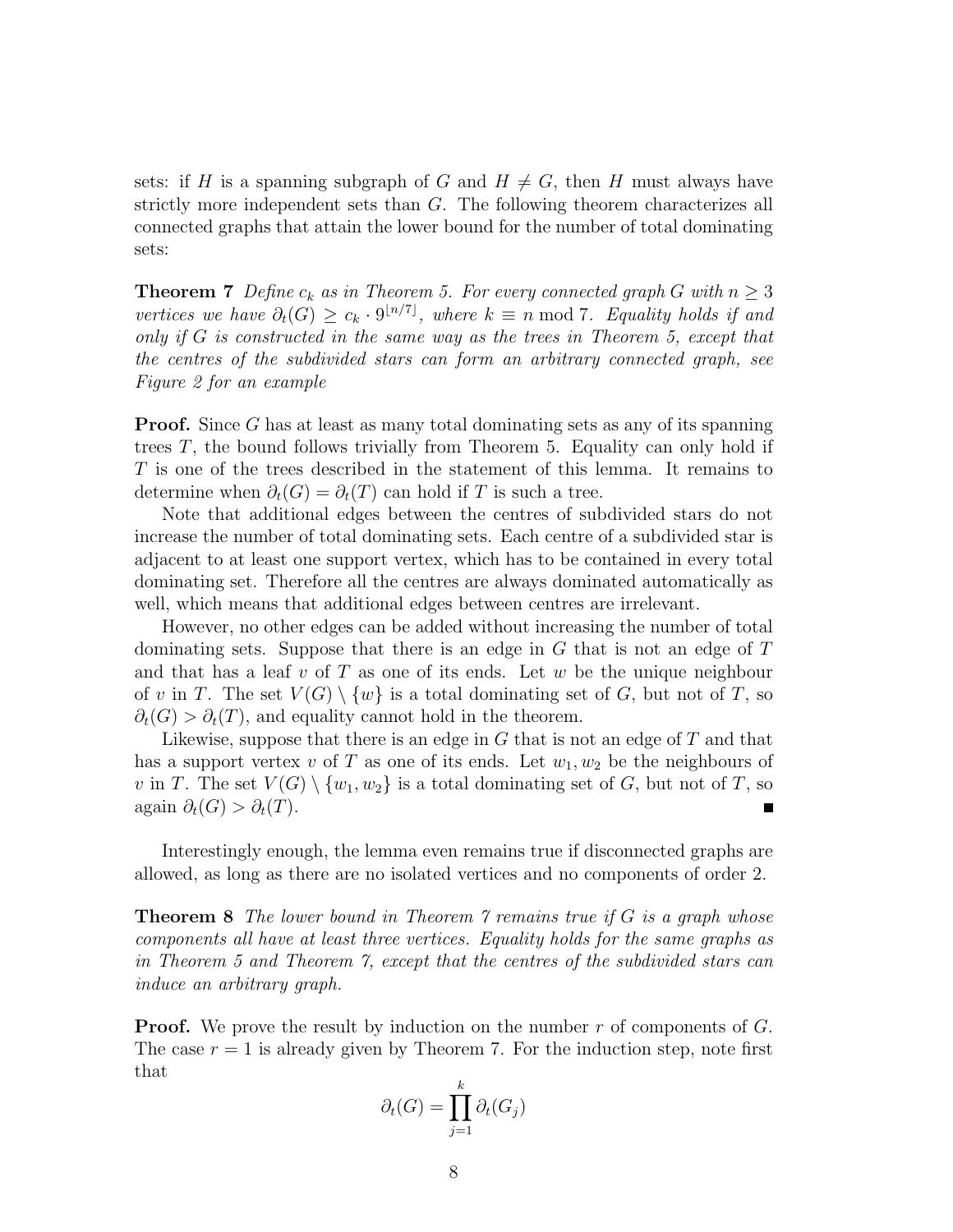

Figure 2: A connected graph with 39 vertices that attains the minimum. Note the two additional edges compared to Figure 1 that do not change the number of total dominating sets.

if  $G_1, G_2, \ldots, G_k$  are the connected components of a graph G. Let  $H_1$  be one of the components of G, and let  $H_2 = G \setminus H_1$  be the rest. We can apply the induction hypothesis to  $H_1$  and  $H_2$ . Let k be the number of vertices of  $H_1$ , and accordingly  $n - k$  the number of vertices of  $H_2$ . Suppose that  $k \equiv i \mod 7$ and  $n - k \equiv j \mod 7 \ (0 \le i, j \le 6)$ . It was already mentioned in the proof of Theorem 5 that  $c_i c_j \geq c_{i+j}$  if  $i + j < 7$  and  $c_i c_j \geq 9c_{i+j-7}$  otherwise.

In the former case  $(i + j < 7)$ , we obtain

$$
\partial_t(G) = \partial_t(H_1)\partial_t(H_2) \ge c_i 9^{\lfloor k/7 \rfloor} \cdot c_j 9^{\lfloor (n-k)/7 \rfloor} = c_i c_j 9^{\lfloor n/7 \rfloor} \ge c_{i+j} 9^{\lfloor n/7 \rfloor},
$$

and in the latter  $(i + j \geq 7)$ 

$$
\partial_t(G) = \partial_t(H_1)\partial_t(H_2) \ge c_i 9^{\lfloor k/7 \rfloor} \cdot c_j 9^{\lfloor (n-k)/7 \rfloor} = c_i c_j 9^{\lfloor n/7 \rfloor - 1} \ge c_{i+j-7} 9^{\lfloor n/7 \rfloor}.
$$

In either case, the cases of equality are the same as in the proof of Theorem 5, and the induction hypothesis shows that equality holds if and only if G has the form described in the statement of the theorem.

# 3 Number of total dominating sets versus total domination number

In this section, we extend our results further by taking the total domination number into account as well. Similar results have been determined for the number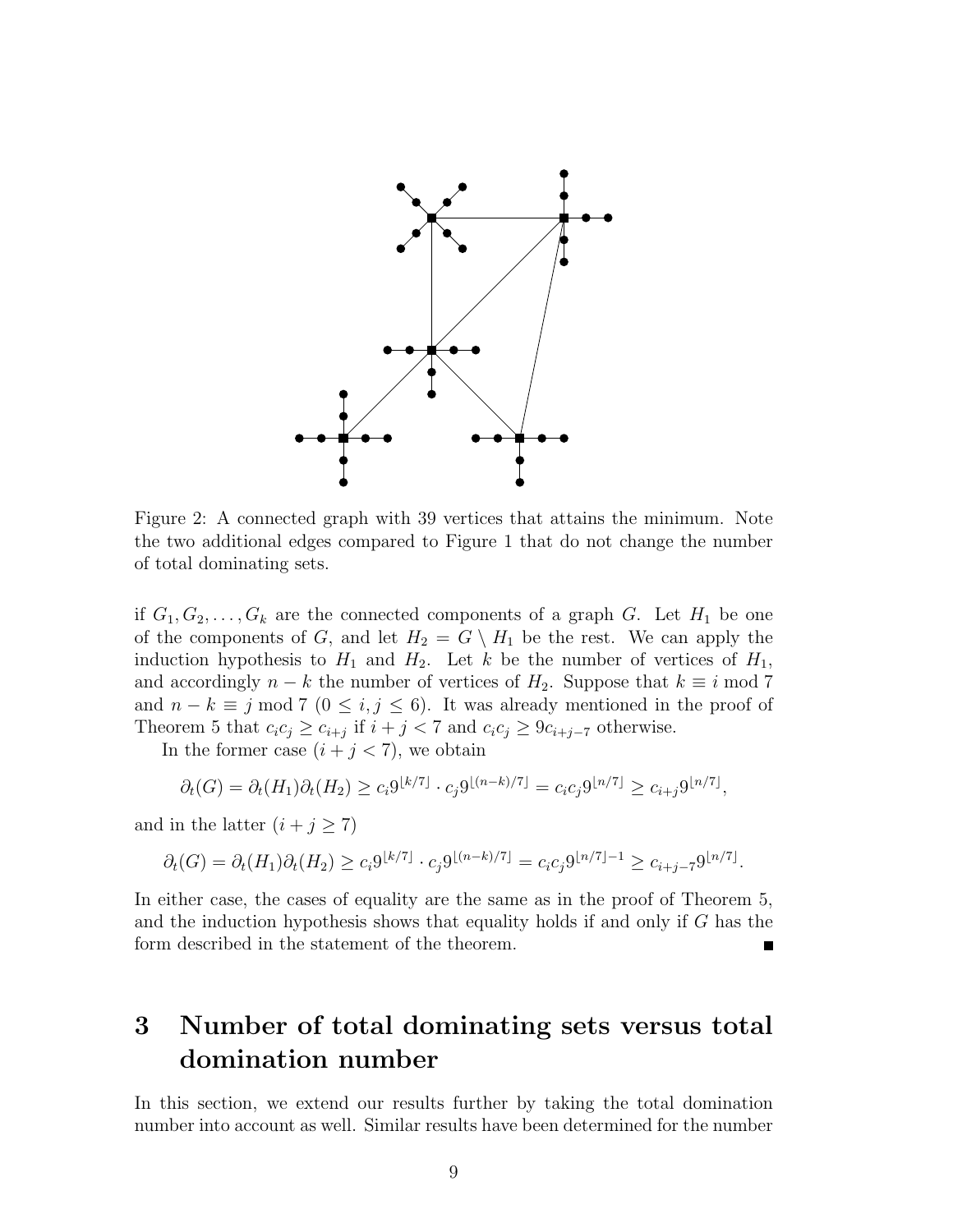of dominating sets and the domination number [11], or the number of independent sets and the independence number [3]. The graphs that attain the minimum in Theorems 5, 7 and 8 have a total domination number of approximately  $\frac{4n}{7}$ . In the following, we will determine the graphs that minimise the number of total dominating sets when the order and the total domination number are fixed at the same time. When the total domination number is comparatively low, this is almost trivial:

**Theorem 9** For every connected graph G with  $n \geq 3$  vertices and total domination number k, we have the inequality

$$
\partial_t(G) \ge 2^{n-k}.
$$

Equality can only hold if  $k \leq \frac{n}{2}$  $\frac{n}{2}$ , and in this case it holds if and only if G has a minimum total dominating set consisting solely of support vertices (equivalently, if every vertex is either a support vertex or adjacent to a support vertex).

**Proof.** Consider an arbitrary minimum total dominating set D of G; clearly, every superset of D is still total dominating, and there are  $2^{n-k}$  such supersets. This gives us immediately the lower bound, and it remains to determine the cases of equality. Equality can only hold if every total dominating set has to contain D. In particular, for every  $v \in D$ , the set  $V(G) \setminus \{v\}$  cannot be total dominating. This means that v must have a neighbour w that is only adjacent to v and is therefore not dominated by  $V(G) \setminus \{v\}$ . In other words, v has to be a support vertex. Since  $n \geq 3$ , no vertex of D can be both a leaf and a support vertex. So if every vertex of  $D$  has a leaf neighbour associated to it,  $D$  cannot contain more than half of the vertices. This completes the proof.  $\blacksquare$ 

Remark 10 The inequality is also true for disconnected graphs without isolated vertices (or even disconnected graphs with isolated vertices if we interpret k as  $\infty$  and  $2^{n-k}$  as  $2^{-\infty} = 0$  in this case). The statement on equality remains true for disconnected graphs if every connected component has at least three vertices (since one can apply it to every connected component).

Theorem 9 settles the problem if the total domination number k is at most n  $\frac{n}{2}$ , and even for  $k > \frac{n}{2}$  if we allow connected components consisting of only two vertices. A more interesting situation arises if there are no such connected components and  $k > \frac{n}{2}$ . As a first observation, we find that the problem can be reduced to trees in this case:

**Lemma 11** Let G be a connected graph. There exists a spanning tree  $T$  of  $G$ such that  $\gamma_t(T) = \gamma_t(G)$  and  $\partial_t(T) \leq \partial_t(G)$ .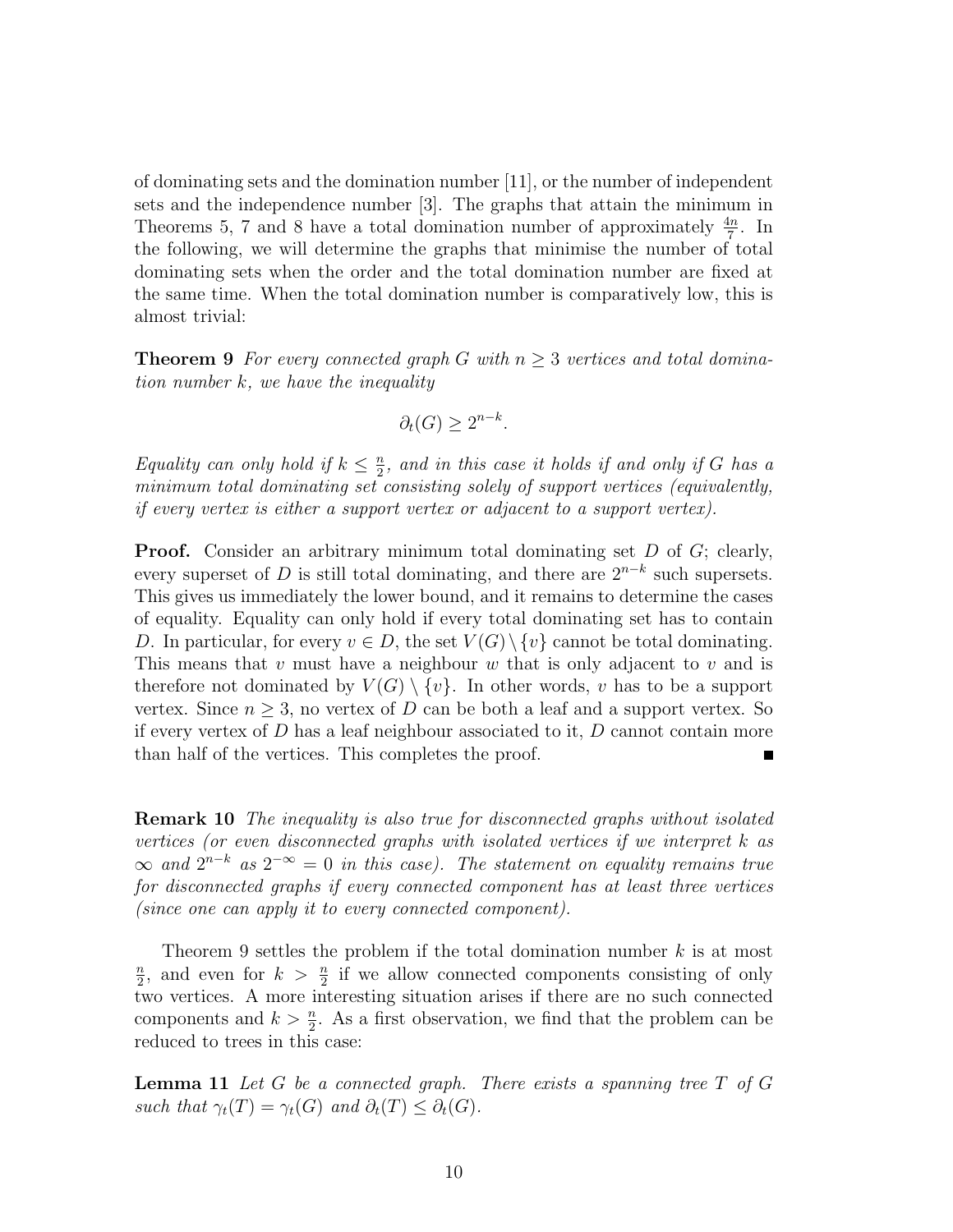**Proof.** The inequality  $\partial_t(T) \leq \partial_t(G)$  is trivial and holds for every spanning tree  $T$  of  $G$ , since every total dominating set of  $T$  is also a total dominating set of G. Thus it suffices to prove that there exists a spanning tree of G with the same total domination number. Take any total dominating set  $D$  of  $G$ ; its vertices must induce a graph without isolated vertices. Therefore, we can find a spanning forest of  $D$  that only contains edges of  $G$  and still does not have isolated vertices. For every vertex of G that does not lie in  $D$ , there must be a neighbour in  $D$  (since  $D$  is a total dominating set), so we can add an edge to a vertex of D for each vertex outside of D. The result is a spanning forest of  $G$ , which we can extend to a spanning tree by adding edges between connected components until we obtain a tree T. Note that  $D$  is still a total dominating set of  $T$ , so  $\gamma_t(T) \leq |D| = \gamma_t(G)$ . On the other hand, the inequality  $\gamma_t(T) \geq \gamma_t(G)$  is trivial (again, since every total dominating set of  $T$  is a total dominating set of  $G$ ), so we are done.

Our next lemmas show how trees can be split and pieced together:

Lemma 12 Every tree that is not a star has a minimum total dominating set that does not contain any leaves.

**Proof.** Consider a minimum total dominating set D containing the least possible number of leaves. Let  $v$  be any leaf contained in  $D$ , and let  $w$  be its unique neighbour. The only possible reason for  $v$  to be contained in  $D$  is to dominate w. If our tree is not a star, w must have a non-leaf neighbour x. If x is contained in  $D$ , we can remove v from  $D$ , contradicting minimality of  $D$ . Otherwise, we can replace v by x in  $D$ , obtaining a minimum total dominating set with fewer leaves. This gives us another contradiction, so D cannot contain any leaves at all.  $\blacksquare$ 

**Lemma 13** Let  $T$  be a tree with at least three non-leaves, and suppose that the non-leaves do not induce a star. There exists an edge of T such that its removal yields two trees  $T_1$  and  $T_2$  with at least three vertices for which

$$
\gamma_t(T) = \gamma_t(T_1) + \gamma_t(T_2).
$$

**Proof.** Consider a minimum total dominating set  $D$  of  $T$  that only consists of non-leaves. Such a set exists by the previous lemma. We distinguish three different cases:

Case 1: Suppose that D consists of all non-leaves. Since  $D$  does not induce a star, there exists an edge whose removal splits T into two trees  $T_1$  and  $T_2$  each of which contains at least two vertices of D. Both  $T_1$  and  $T_2$  must also contain leaves of  $T$ , so they have at least three vertices each. It remains to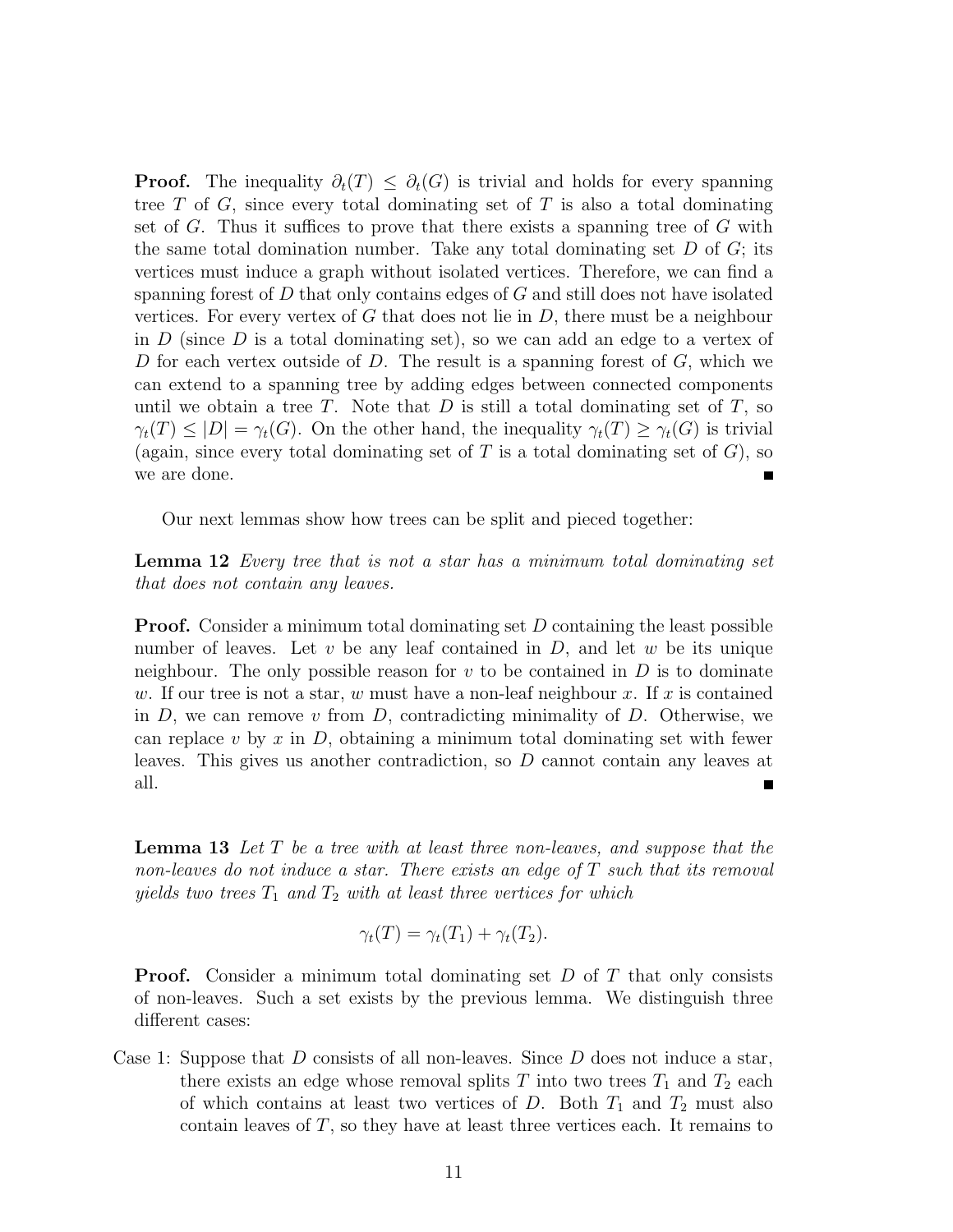show that  $\gamma_t(T) = \gamma_t(T_1) + \gamma_t(T_2)$ . The inequality  $\gamma_t(T) \leq \gamma_t(T_1) + \gamma_t(T_2)$ is trivial since  $T_1 \cup T_2$  is a subgraph of T. On the other hand,  $D \cap T_1$  and  $D \cap T_2$  contain all non-leaves of  $T_1$  and  $T_2$  respectively, so by the previous lemma, we have

$$
\gamma_t(T_1) \leq |D \cap T_1|
$$
 and  $\gamma_t(T_2) \leq |D \cap T_2|$ .

It follows that

$$
\gamma_t(T) = |D| = |D \cap T_1| + |D \cap T_2| \ge \gamma_t(T_1) + \gamma_t(T_2),
$$

which completes the proof in this case.

Case 2: Suppose that there are some non-leaves not contained in D. Let  $\overline{D}$  be the set of all such non-leaves, and assume first that there are two adjacent vertices  $v$  and  $w$  in  $D$ .

> If we remove the edge vw from T, we obtain two trees  $T_1$  and  $T_2$ . Both of them must contain at least two vertices of  $D$  (one vertex each to dominate v and w respectively, and one more in each tree to dominate those), so  $T_1$ and  $T_2$  have at least three vertices each. Again, it remains to prove that  $\gamma_t(T) = \gamma_t(T_1) + \gamma_t(T_2)$ , and the inequality  $\gamma_t(T) \leq \gamma_t(T_1) + \gamma_t(T_2)$  is trivial. On the other hand, since  $v$  and  $w$  are not elements of  $D$ , the edge  $vw$  is immaterial and D is still a total dominating set of  $T_1 \cup T_2$ . Hence we have equality:

$$
\gamma_t(T) = \gamma_t(T_1) + \gamma_t(T_2),
$$

as required.

Case 3: Now suppose that there are non-leaves not contained in D, but no two of them are adjacent. Take any vertex v contained in the set  $\overline{D}$  of non-leaves that do not belong to D.

Since  $v$  is not a leaf, it has at least two neighbours. None of them can be a leaf, since  $v$  would have to be contained in  $D$  to make  $D$  a total dominating set. Hence all neighbours of  $v$  are vertices in  $D$ . Let  $w$  be any such neighbour. As in the previous case, we remove  $vw$  to obtain two trees  $T_1$  and  $T_2$ . Both need to contain at least two elements of D (a neighbour of  $v$  and another vertex to dominate the neighbour) as well as at least one leaf of  $T$ , thus at least three vertices. Once again,  $D$  is still a total dominating set of  $T_1 \cup T_2$ : the edge vw could only be relevant for dominating v, but v has at least one more neighbour in  $D$  and is thus still dominated. Hence we also have

$$
\gamma_t(T) = \gamma_t(T_1) + \gamma_t(T_2)
$$

in this case.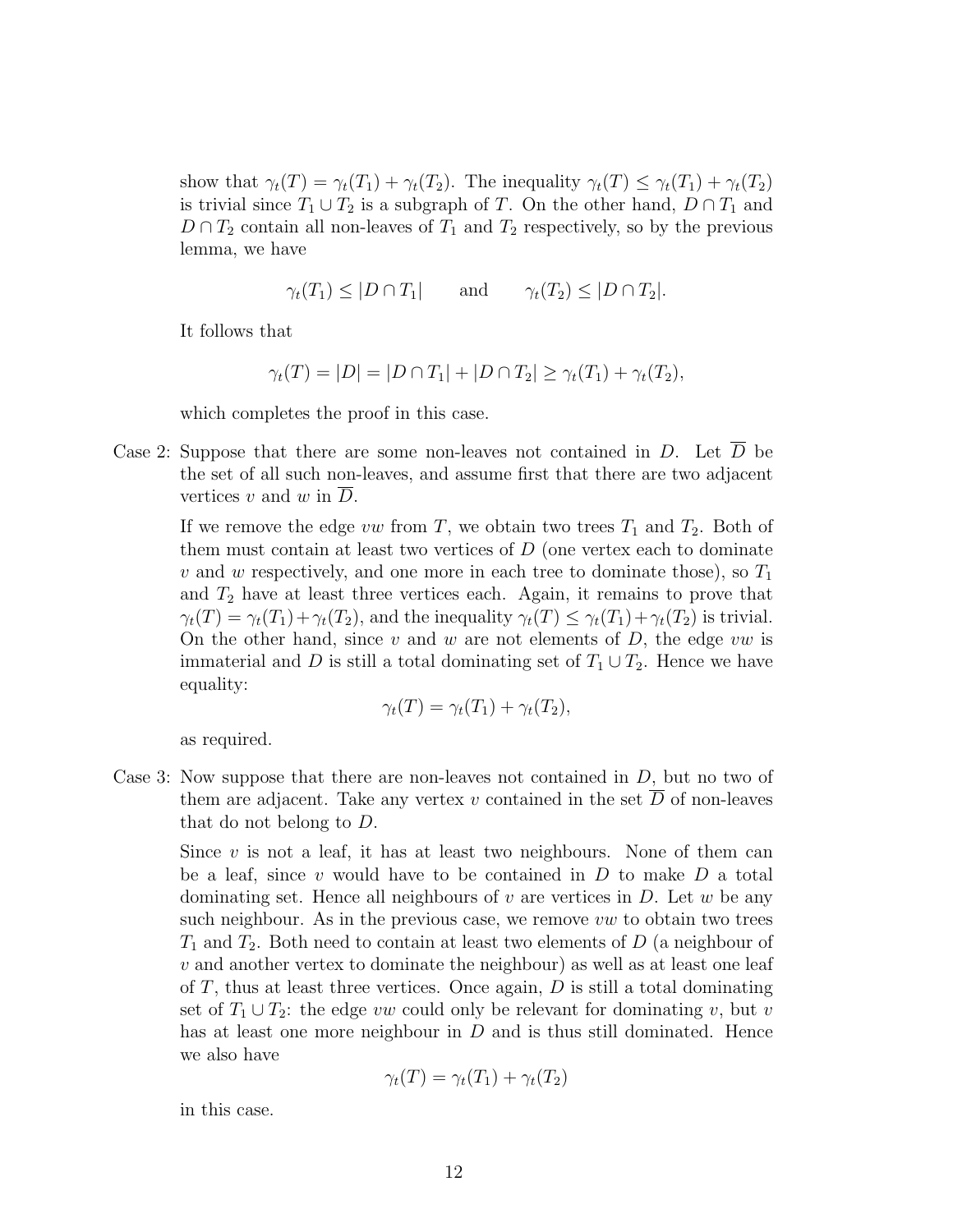**Lemma 14** Let  $T_1$  and  $T_2$  be any two trees with at least three vertices. There exist two vertices  $v_1$  and  $v_2$  in  $T_1$  and  $T_2$  respectively such that the tree T obtained from the union of  $T_1$  and  $T_2$  by adding an edge between  $v_1$  and  $v_2$  satisfies

 $\blacksquare$ 

 $\gamma_t(T) = \gamma_t(T_1) + \gamma_t(T_2)$  and  $\partial_t(T) = \partial_t(T_1)\partial_t(T_2)$ .

**Proof.** Since  $T_1$  and  $T_2$  both have at least three vertices, there exist vertices  $v_1$ and  $v_2$  in  $T_1$  and  $T_2$  that are at distance 2 from a leaf (start at any leaf, and take any neighbour of the leaf's unique neighbour other than the leaf itself). As shown in the proof of Lemma 2, the tree T obtained by adding the edge  $v_1v_2$  to the union of  $T_1$  and  $T_2$  has the property that all total dominating sets of T are the union of a total dominating set of  $T_1$  and a total dominating set of  $T_2$ , and vice versa. The desired statement follows immediately.

Now we are able to provide a recursive characterisation of "optimal" trees (trees minimising the number of total dominating sets). Let  $m(n, k)$  be the minimum number of total dominating sets of a tree (or arbitrary connected graph in view of Lemma 11) with n vertices and total domination number  $k$ .

**Lemma 15** Let  $T$  be an optimal tree with n vertices and total domination number k, i.e.  $\partial_t(T) = m(n, k)$ . Then one of the following statements holds:

- the non-leaves of  $T$  induce a star (possibly a degenerate star with only one or two vertices),
- One can remove an edge from T such that the resulting trees  $T_1$  and  $T_2$ satisfy the following, where  $|T_1| = n_1$ ,  $|T_2| = n_2$ ,  $\gamma_t(T_1) = k_1$  and  $\gamma_t(T_2) =$  $k_2$ :
	- $n = n_1 + n_2$  and  $k = k_1 + k_2$ ,
	- $T_1$  and  $T_2$  are optimal trees, i.e.  $\partial_t(T_1) = m(n_1, k_1)$  and  $\partial_t(T_2) =$  $m(n_2, k_2),$

$$
-m(n,k) = \partial_t(T) = \partial_t(T_1)\partial_t(T_2) = m(n_1,k_1)m(n_2,k_2).
$$

**Proof.** If the non-leaves do not induce a star, we can split T into two trees  $T_1$ and  $T_2$  with at least three vertices and  $\gamma_t(T) = k = k_1 + k_2 = \gamma_t(T_1) + \gamma_t(T_2)$ by Lemma 13. Of course,  $|T| = n = n_1 + n_2 = |T_1| + |T_2|$  holds trivially. By Lemma 2, we have

$$
m(n,k) = \partial_t(T) \ge \partial_t(T_1)\partial_t(T_2) \ge m(n_1,k_1)m(n_2,k_2).
$$
 (2)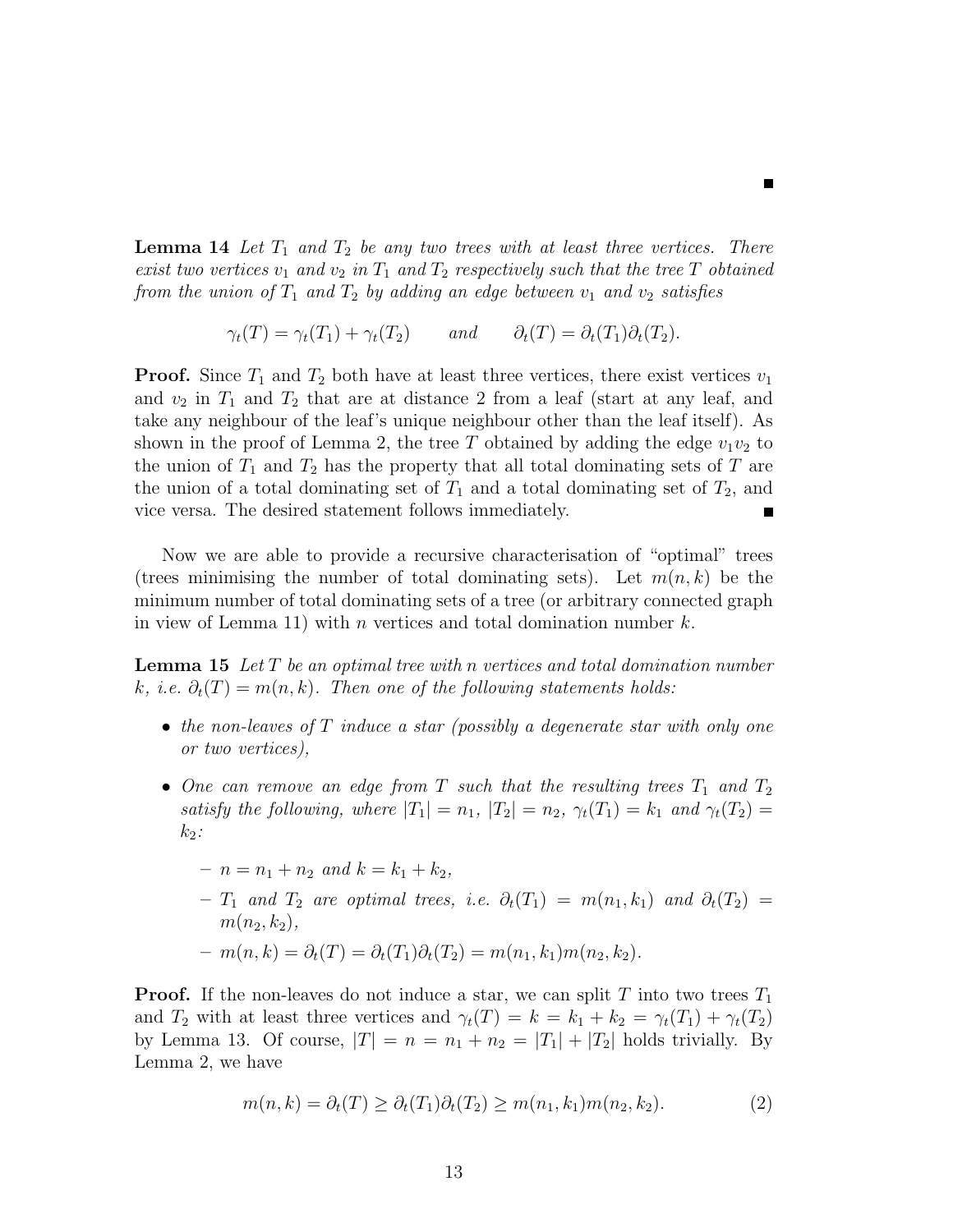On the other hand, if we take two optimal trees  $S_1$  and  $S_2$  with  $|S_1| = n_1$ ,  $|S_2| = n_2$ ,  $\gamma_t(S_1) = k_1$  and  $\gamma_t(S_2) = k_2$ , we can (by Lemma 14) add an edge between  $S_1$  and  $S_2$  to obtain a tree S with  $|S| = |S_1| + |S_2| = n_1 + n_2 = n$ ,  $\gamma_t(S) = \gamma_t(S_1) + \gamma_t(S_2) = k_1 + k_2 = k$  and

$$
\partial_t(S) = \partial_t(S_1)\partial_t(S_2) = m(n_1, k_1)m(n_2, k_2),
$$

so equality must hold in (2) for T to be optimal. This means that  $\partial_t(T_1)$  =  $m(n_1, k_1), \, \partial_t(T_2) = m(n_2, k_2)$  and

$$
m(n,k) = \partial_t(T) = \partial_t(T_1)\partial_t(T_2) = m(n_1,k_1)m(n_2,k_2),
$$

which proves the lemma.

Now we are ready to determine  $m(n, k)$  for all possible values of n and k and to characterise the extremal graphs:

**Theorem 16** Define the function  $f : [0, \frac{2}{3}]$  $\frac{2}{3}$   $\rightarrow \mathbb{R}$  by

$$
f(x) = (1 - x) \log 2
$$

if 
$$
x \le \frac{1}{2}
$$
, and by  
\n
$$
f(x) = ((2r + 1)x - (r + 1)) \log(2^{r-1} + 1) + (r - (2r - 1)x) \log(2^r + 1)
$$

if  $\frac{r+1}{2r+1} < x \leq \frac{r}{2r}$  $\frac{r}{2r-1}$  for an integer  $r \geq 2$ . For every connected graph G with  $n \geq 3$ vertices and total domination number k, we have

$$
\partial_t(G) \ge \exp\left(f\left(\frac{k}{n}\right) \cdot n\right). \tag{3}
$$

Equality holds

- for  $k \leq \frac{n}{2}$  $\frac{n}{2}$ : if and only if every vertex is either a support vertex or adjacent to a support vertex, and there are exactly k support vertices,
- for  $\frac{r+1}{2r+1}n < k \leq \frac{r}{2r}$  $\frac{r}{2r-1}n$ , where r is an integer  $\geq 2$ : if and only if G is the union of  $(2r + 1)k - (r + 1)n$  subdivided stars  $S(K_{1,r-1})$  and  $rn - (2r -$ 1)k subdivided stars  $S(K_{1,r})$ , with additional edges between the centres that form a connected graph, but no further additional edges. Note that  $S(K_{1,1})$ is a path with three vertices; either leaf of  $S(K_{1,1})$  counts as a centre in this context. See Figure 3 for an example with 21 vertices and domination number 13.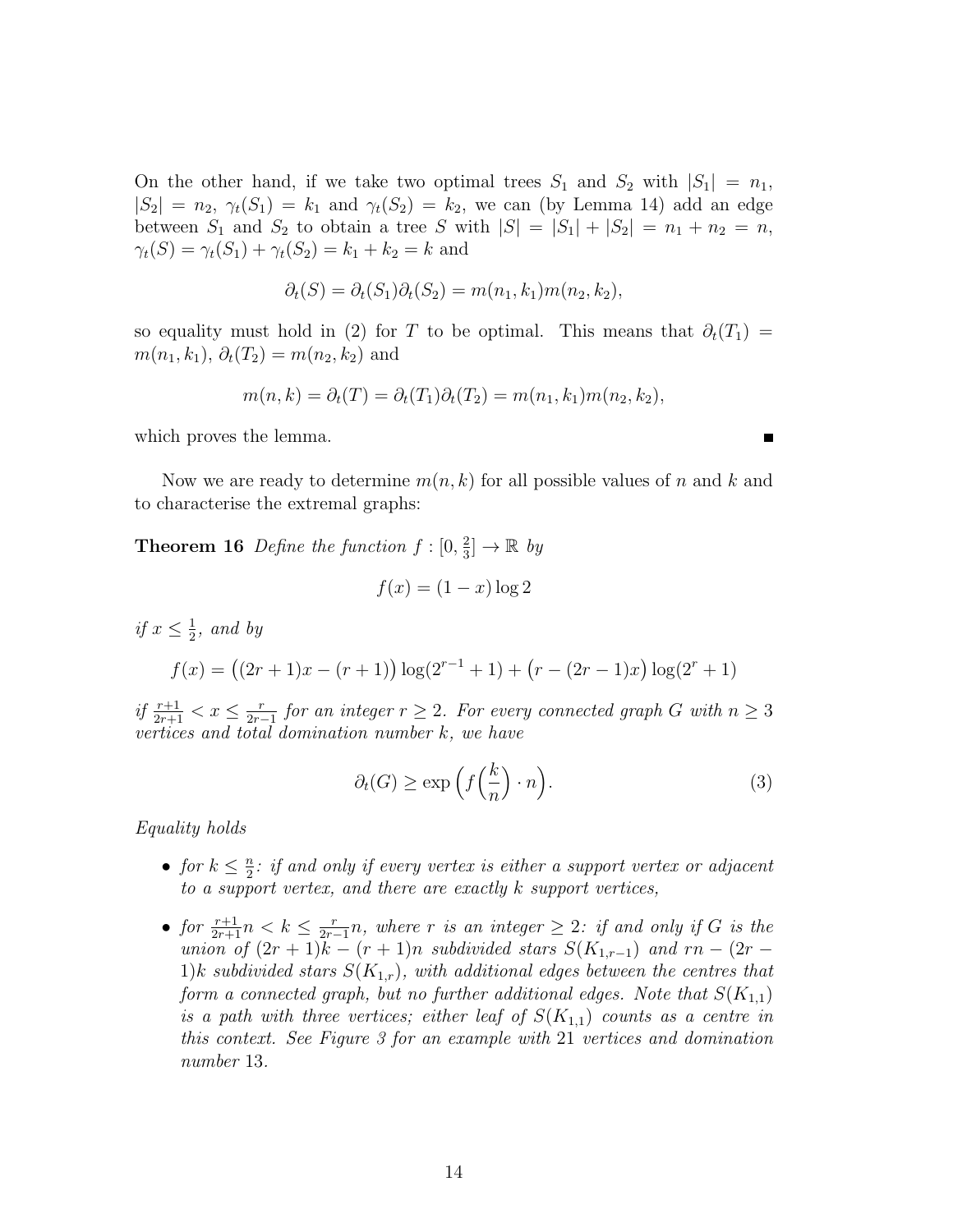

Figure 3: A connected graph with 21 vertices and domination number 13 that attains the minimum. As in Figure 1, centres of subdivided stars are indicated by squares.

Remark 17 The function f is well-defined since

$$
\left[0,\frac{1}{2}\right] \cup \bigcup_{r=2}^{\infty} \left(\frac{r+1}{2r+1},\frac{r}{2r-1}\right] = \left[0,\frac{2}{3}\right],
$$

where the union is disjoint, and it is also easily seen to be continuous (see Figure  $\angle$ ).

It also deserves to be mentioned that every tree (thus every connected graph) with  $n \geq 3$  vertices has a total domination number of at most  $\frac{2n}{3}$ . This can be seen e.g. by means of Lemma 13 and induction. Thus it is sufficient to define  $f(x)$  for  $x \leq \frac{2}{3}$  $\frac{2}{3}$ .



Figure 4: The function  $f(x)$  in Theorem 16.

**Proof.** Let us start with the crucial observation that the function  $f$  is convex. This is easy to verify: since  $f$  is piecewise linear, it is sufficient to show that the gradients, which are given by

$$
\frac{f(r/(2r-1)) - f((r+1)/(2r+1))}{r/(2r-1) - (r+1)/(2r+1)} = (2r+1)\log(2^{r-1}+1) - (2r-1)\log(2^r-1),
$$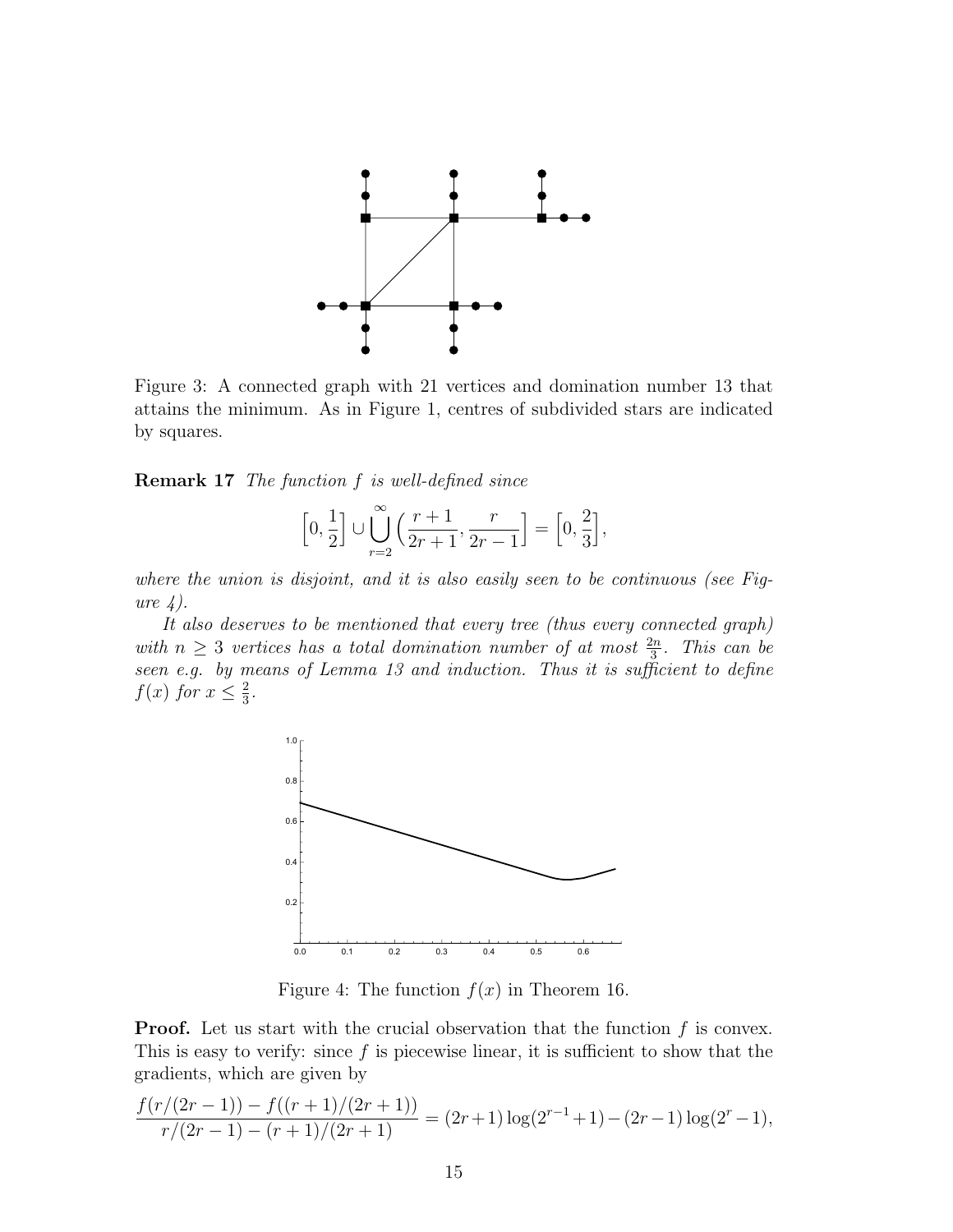are decreasing in r, and that the limit as  $r \to \infty$  is  $-\log 2$ , which is the gradient on the interval  $[0, \frac{1}{2}]$  $\frac{1}{2}$ . Both are simple exercises.

For  $k \leq \frac{n}{2}$  $\frac{n}{2}$ , the statement is already given by Theorem 9. For  $k > \frac{n}{2}$ , we use induction. The inequality and the cases of equality are readily verified for  $n \in \{3, 4, 5\}$ . Now suppose that  $n \geq 6$ . By Lemma 11, it suffices to prove the inequality for a spanning tree  $T$  of  $G$ . By Lemma 15, there are two possibilities:

• The non-leaves of  $T$  induce a star: each of the non-leaves must be adjacent to at least one leaf. Hence the number of non-leaves is at most  $\frac{n+1}{2}$ . If it is  $\frac{n}{2}$  or less, then  $k \leq \frac{n}{2}$  $\frac{n}{2}$  by Lemma 12, which has already been discussed. So the number of non-leaves is exactly  $\frac{n+1}{2}$ , which is only possible if G is an extended star:  $G = S(K_{1,r})$ , where  $n = 2r + 1$ . In this case, we have  $\gamma_t(G) = r + 1$  and  $\partial_t(G) = 2^r + 1$ , so

$$
\partial_t(G) = 2^r + 1 = \exp\left(f\left(\frac{r+1}{2r+1}\right) \cdot (2r+1)\right)
$$

by definition of f.

• Otherwise, we can split T into two trees  $T_1$  and  $T_2$  by removing an edge. Let these two trees have  $n_1$  and  $n_2$  vertices respectively, and let their total domination numbers be  $k_1$  and  $k_2$  respectively. We have

$$
\partial_t(T) = \partial_t(T_1)\partial_t(T_2)
$$
\n
$$
\geq \exp\left(f\left(\frac{k_1}{n_1}\right)n_1\right)\left(f\left(\frac{k_2}{n_2}\right)n_2\right)
$$
\n
$$
= \exp\left(\left(f\left(\frac{k_1}{n_1}\right)\frac{n_1}{n} + f\left(\frac{k_2}{n_2}\right)\frac{n_2}{n}\right) \cdot n\right)
$$
\n
$$
\geq \exp\left(\left(f\left(\frac{k_1}{n_1} \cdot \frac{n_1}{n} + \frac{k_2}{n_2} \cdot \frac{n_2}{n}\right) \cdot n\right)
$$
\n
$$
= \exp\left(f\left(\frac{k_1 + k_2}{n}\right) \cdot n\right) = \exp\left(f\left(\frac{k}{n}\right) \cdot n\right)
$$

by the induction hypothesis and convexity of f. For equality to hold,  $\frac{k_1}{n_1}$ ,  $\mathbf{k}_2$  $\frac{k_2}{n_2}$  and  $\frac{k}{n}$  have to belong to an interval on which f is linear, i.e. an interval of the form  $\left[\frac{r+1}{2r+1}, \frac{r}{2r-1}\right]$  $\frac{r}{2r-1}$ . We can also use the induction hypothesis on the shape of  $T_1$  and  $T_2$  to show that T must also have the shape described in the statement of the theorem (Lemma 2 is used to prove that the edge between  $T_1$  and  $T_2$  must connect two centres of extended stars for equality to hold). Moreover, we can show in the same way as in the proof of Theorem 7 that arbitrary edges between centres of extended stars can be added without changing the total dominating sets (and thus  $\partial_t$  and  $\gamma_t$ ), but no other edges can be added without increasing  $\partial_t$ .

Conversely, it is easily verified that every graph with the structure described in the statement of the theorem satisfies (3) with equality.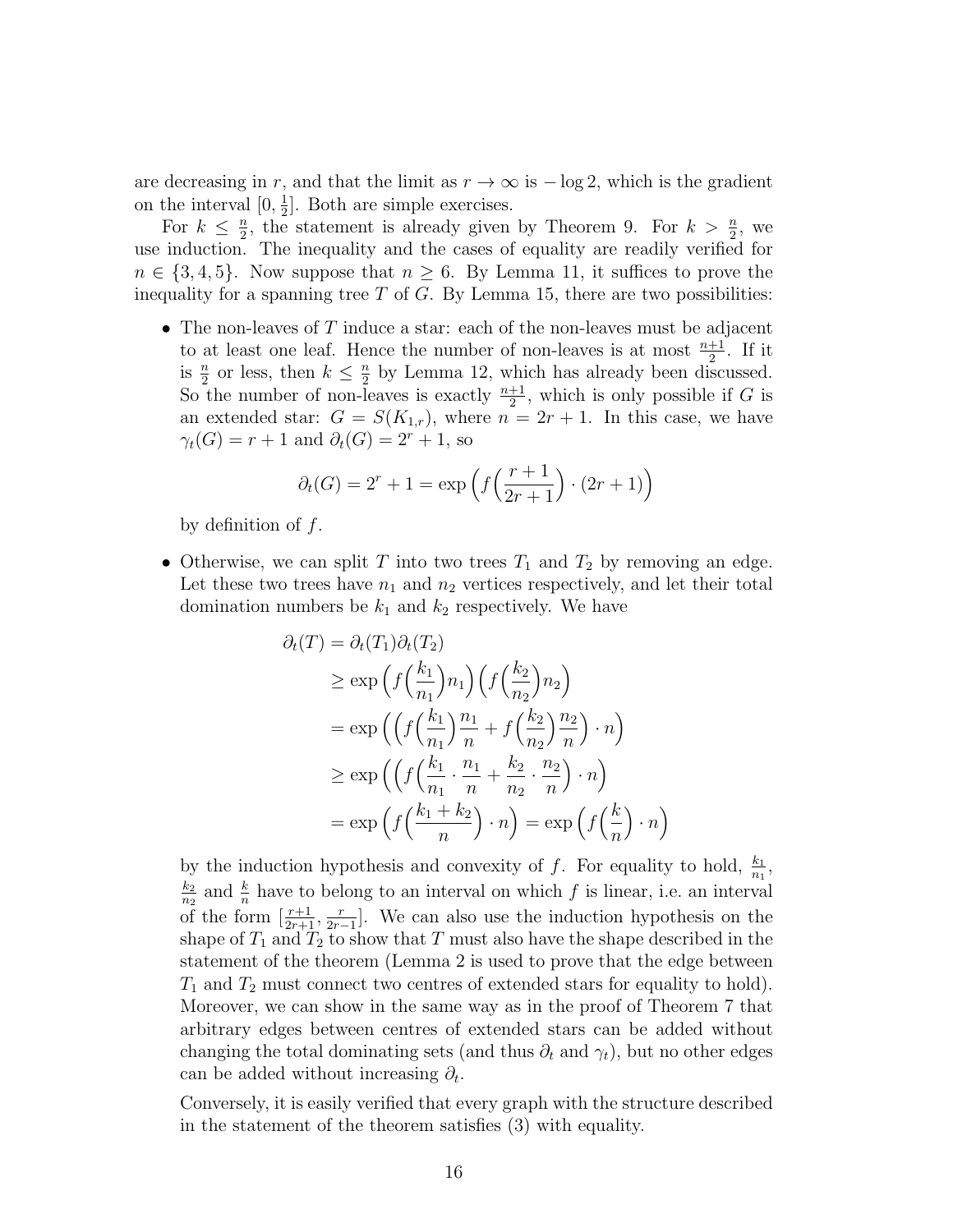Theorem 16 remains correct for disconnected graphs, provided that each connected component has at least three vertices. This is obtained by applying Theorem 16 to each connected component and using the convexity of f once again:

**Theorem 18** Let f be defined as in Theorem 16. For every graph  $G$  with n vertices and total domination number k whose connected components have at least three vertices, the following inequality holds:

$$
\partial_t(G) \ge \exp\left(f\left(\frac{k}{n}\right) \cdot n\right).
$$

Equality holds

- for  $k \leq \frac{n}{2}$  $\frac{n}{2}$ : if and only if every vertex is either a support vertex or adjacent to a support vertex, and there are exactly k support vertices,
- for  $\frac{r+1}{2r+1}n < k \leq \frac{r}{2r}$  $\frac{r}{2r-1}n$ , where r is an integer  $\geq 2$ : if and only if G is the union  $(2r+1)k - (r+1)n$  subdivided stars  $S(K_{1,r-1})$  and  $rn - (2r-1)k$ subdivided stars  $S(K_{1,r})$ , with an arbitrary set of edges connecting centres of these subdivided stars, but no other edges.

**Remark 19** Noticing that f attains its minimum at  $\frac{4}{7}$ , Theorems 7 and 8 can also be obtained as corollaries of Theorems 16 and 18 respectively with some additional work.

# Acknowledgments

Thanks are due to Zdzisław Skupien for suggesting the problem.

# References

- [1] D. Bród and Z. Skupien. Trees with extremal numbers of dominating sets. Australas. J. Combin., 35:273–290, 2006.
- [2] D. Bród and Z. Skupień. Recurrence among trees with most numerous efficient dominating sets. Discrete Math. Theor. Comput. Sci., 10(1):43–55, 2008.
- [3] V. Bruyère and H. Mélot. Fibonacci index and stability number of graphs: a polyhedral study. J. Comb. Optim., 18(3):207–228, 2009.